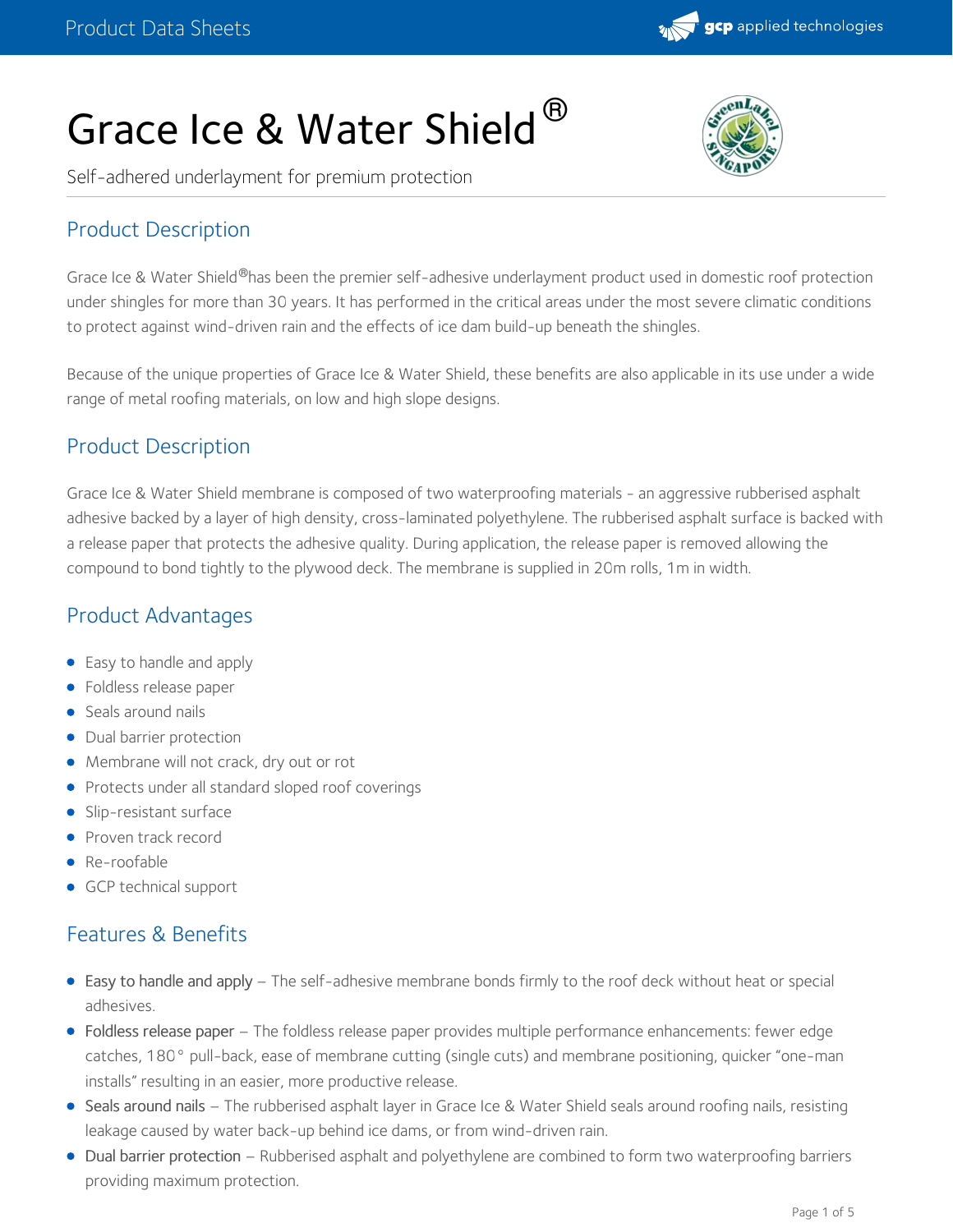

- Membrane will not crack, dry out or rot Grace Ice & Water Shield resists attacks from fungus and bacteria; maintains its integrity for long-lasting protection.
- Protects under all standard sloped roof coverings Grace Ice & Water Shield protects under slate, tile, cedar shakes or metal, as well as under conventional asphalt shingles.
- Slip-resistant surface Grace Ice & Water Shield has a slip-resistant, embossed surface to maximise traction and safety for applicators.
- Proven track record Grace Ice & Water Shield is the name brand in roofing underlayments with a 30-year track record of protecting roofs from ice dams and wind-driven rain.
- Re-roofable Unlike some granular surfaced membranes, Grace Ice & Water Shield will not adhere to the underside of the exposed roof covering. Grace Ice & Water Shield can be applied over the old underlayment (except over Basik  $^\circledast$  ) in retrofit applications, making reroofing easier, less costly (since there is no need for removing the existing underlayment), more durable and environmentally friendly (as the structural deck remains intact avoiding the need to purchase additional wood decking).
- GCP technical support Grace Ice & Water Shield is backed by a team of local technical support personnel that help ensure every application goes smoothly.

# Physical Properties

| <b>PROPERTY</b>              | <b>TYPICAL VALUES</b>     | <b>TEST METHOD</b>          |
|------------------------------|---------------------------|-----------------------------|
| Colour                       | Grey-Black                | $\overline{\phantom{a}}$    |
| Nominal Thickness*           | 1 <sub>mm</sub>           | ASTM D 3767 Method A        |
| Tensile Strength of Membrane | 2N/mm <sup>2</sup>        | ASTM D 412 (Die C Modified) |
| Elongation Break of Membrane | 200%                      | ASTM D 412 (Die C Modified) |
| Low Temperature Flexibility  | Unaffected $@ -29°C$      | <b>ASTM D 1970</b>          |
| Adhesion to Plywood          | 525N/m                    | ASTM D 903                  |
| Permeance                    | 2.5ng / msPa (0.08 Perms) | ASTM E 96                   |

\* Nominal thickness refers to the thickness of the membrane without release liner.

\*\* Typical test values may represent average values from samples tested. Test methods noted may be modified. The test is run at a rate of 50mm per minute.

# Installation Procedure

#### Surface Preparation

Install Grace Ice & Water Shield directly on a clean, dry, continuous structural deck. Some suitable deck materials include plywood, wood composition, wood plank, metal, concrete, or gypsum sheathing. Remove dust, dirt, loose nails, and old roofing materials. Protrusions from the deck area must be removed. Decks shall have no voids, damaged, or unsupported areas. Wood planks should be closely butted together. Repair deck areas before installing the membrane.

Prime concrete, masonry surfaces and DensGlass Gold®with Perm-A-Barrier®WB Primer. Prime wood composition and gypsum sheathing with Perm-A-Barrier WB Primer if adhesion is found to be marginal (refer to Technical Letter 12, Use on Oriented Strand Board (OSB) Roof Sheathing). Apply Perm-A-Barrier WB Primer at a rate of 6 to 8m<sup>2</sup> / L.<br>Priming is not required for other suitable surfaces provided that they are clean and dry.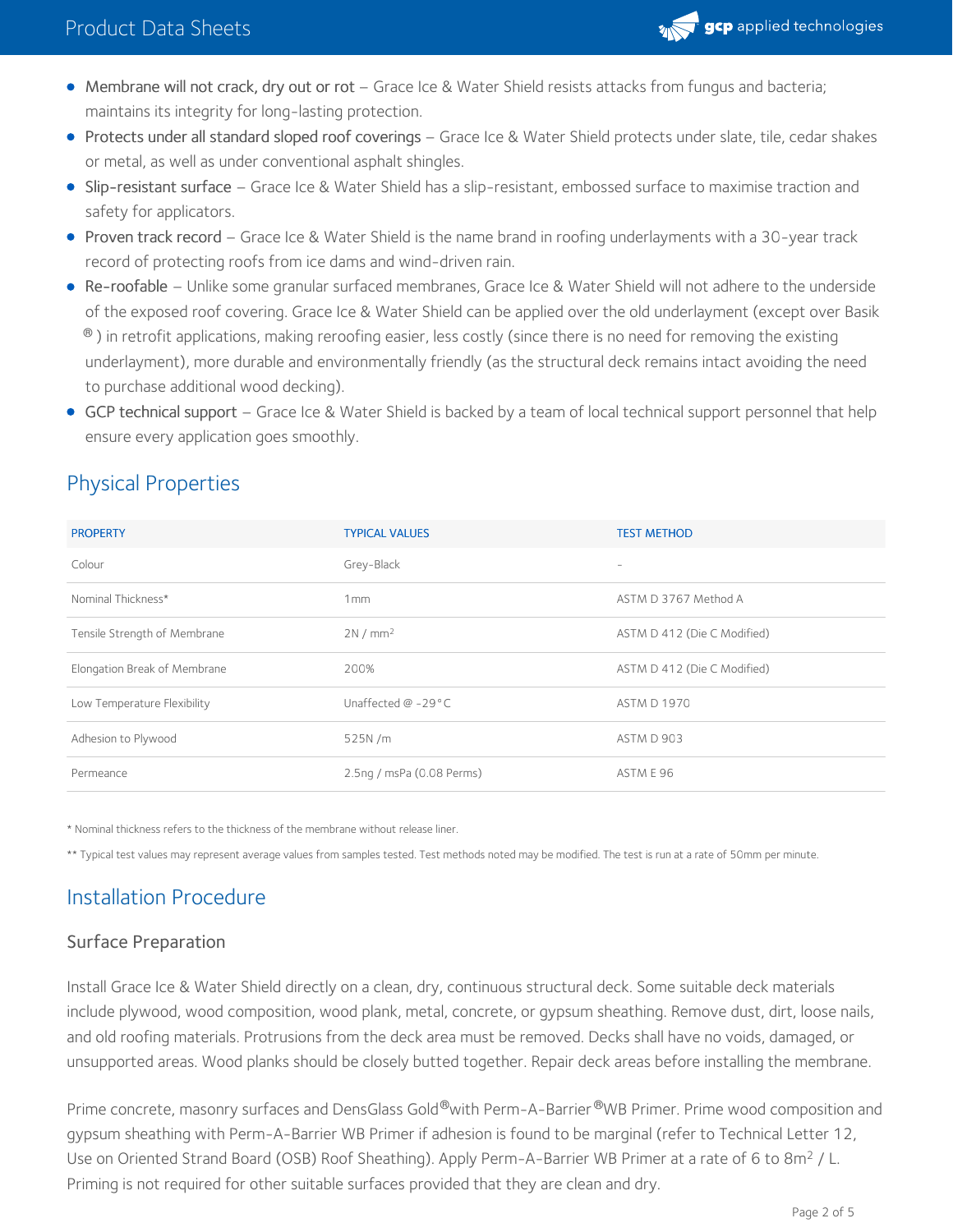

#### Membrane Installation

Apply Grace Ice & Water Shield in fair weather when the air, roof deck, and membrane are at temperatures of 5°C or higher. Apply roof covering material at temperatures of 5°C or higher.such as along the eaves or in valleys and in climates where severe ice dams are anticipated. Apply the membrane to the entire roof deck for wind-driven rain protection. Apply a new layer of Grace Ice & Water Shield directly over the old underlayment in retrofit applications following the standard membrane application procedure.

Cut the membrane into 3 to 5m lengths and reroll loosely. Peel back 300 to 600mm of release liner, align the membrane, and continue to peel the release liner from the membrane. Press the membrane in place with heavy hand pressure. Side laps must be a minimum of 90mm and end laps a minimum of 150mm. For valley and ridge application, peel the release liner, centre the sheet over the valley or ridge, drape, and press it in place. Work from the centre of the valley or ridge outward in each direction and start at the low point and work up the roof.

Alternatively, starting with a full roll of membrane, unroll a 1 to 2m piece of membrane leaving the release liner in place. Align the membrane and roll in the intended direction of membrane application. Carefully cut the release liner on top of the roll in the cross direction being careful not to cut the membrane. Peel back about 150mm of the release liner in the opposite direction of the intended membrane application exposing the black adhesive. Hold the release liner with one hand and pull the roll along the deck with the release liner, leaving the applied membrane behind. Use the other hand to apply pressure on the top of the roll. Stop frequently to press the membrane in place with heavy hand pressure. When finished with the roll go back to the beginning, re-roll and pull the remaining release paper from the material, finishing the installation. For successive membrane courses, align the edge of the release liner with the dashed line provided on the surface of the membrane to achieve the 90mm side lap.

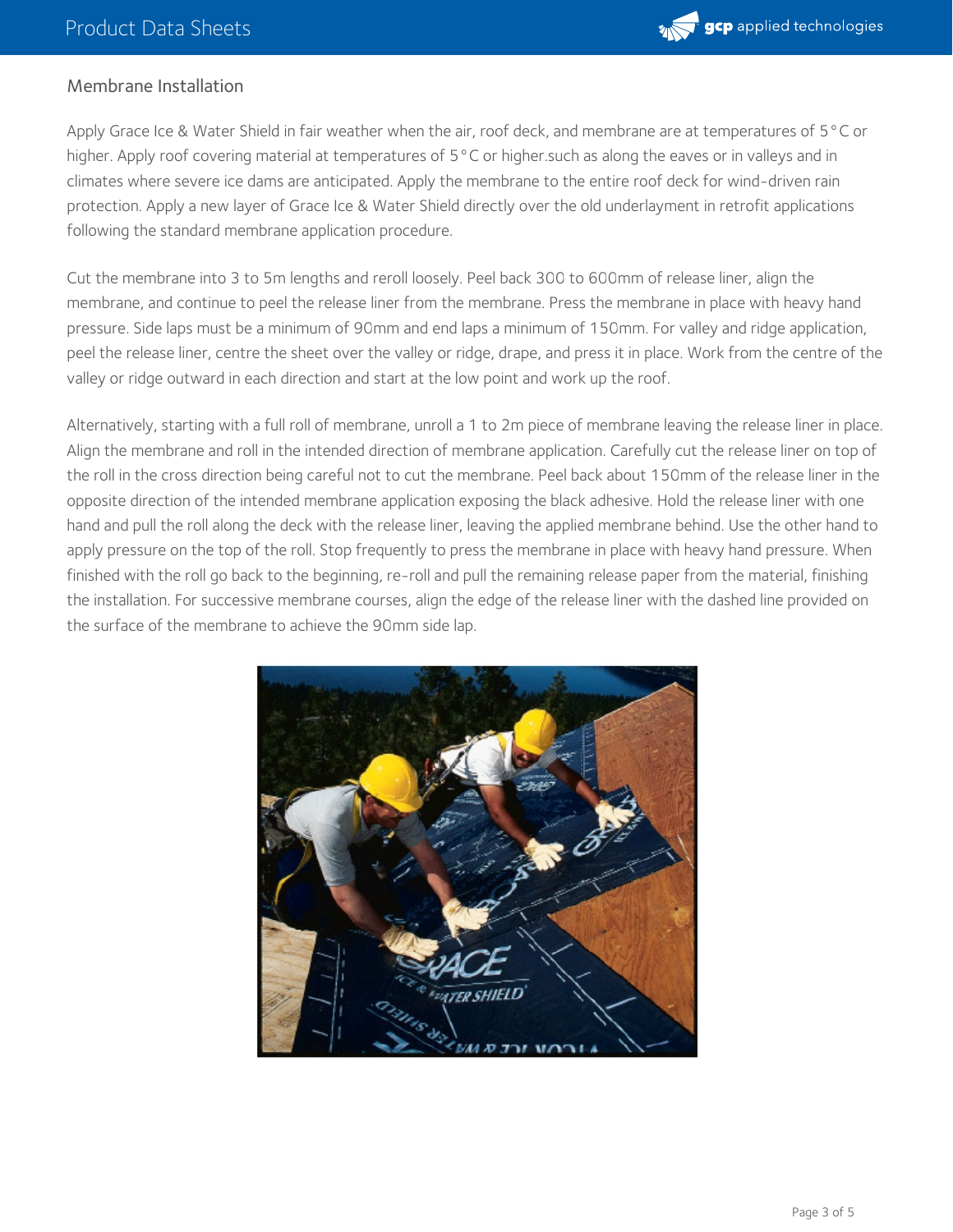

Consistent with good roofing practice, install the membrane such that all laps shed water. Always work from the low point to the high point of the roof. Apply the membrane in valleys before the membrane is applied to the eaves. Following placement along the eaves, continue application of the membrane up the roof. The membrane may be installed either vertically or horizontally.

Use smooth shank, electro-plated galvanised nails for fastening shingles to get the best seal. Hand nailing generally provides a better seal than power-activated nailing.

If nailing of the membrane is necessary on steep slopes during hot or extreme cold weather, backnail and cover the nails by overlapping with the next sheet.

Extend the membrane on the roof deck above the highest expected level of water back-up from ice dams and above the highest expected level of snow and ice on the wall sheathing on vertical side walls (dormers) and vertical front walls for ice dam protection. Consider a double layer of membrane in critical areas,

- Not compatible with EPDM or TPO; use Grace Ultra for tie-ins (refer to Technical Letter 5, Chemical Compatibility).
- Not compatible with polysulfides, flexible PVC, or high concentrations of resin (pitch). For more information, refer to Technical Letter 5.

## Precautions and Limitations

- Slippery when wet or covered by frost.
- Consistent with good roofing practice, always wear fall protection when working on a roof deck.
- Release liners are slippery. Remove from work area immediately after membrane application.
- Do not leave permanently exposed to sunlight. Cover within 90 days.
- Place metal drip edges or wood starter shingles over the membrane.
- Do not fold over the roof edge unless the edge is protected by a drip edge, gutter or other flashing material.
- Do not install on the chamfered edges of wood plank.
- Do not install directly on old roof coverings.
- Certain product applications are prohibited in hot desert areas. Check with your local GCP representative.
- Check with the manufacturer of the metal roofing system for any special requirements when used under metal roofing. Do not install directly under roof coverings especially sensitive to corrosion, such as zinc, without providing proper ventilation.
- Do not install under copper, Cor-Ten® , or zinc metal roofing in high altitudes. These roofs can reach extremely high temperatures due to the low reflectivity, high absorption, and high conductivity of the metals. Use Grace Ultra for these roof types. Check with your local GCP representative.
- Provide proper roof insulation and ventilation to help reduce ice dams and to minimise condensation. Grace Ice & Water Shield is an air and vapour barrier.
- Repair holes, fishmouths, tears, and damage to membrane with a round patch of membrane extending past the damaged area 150mm in all directions. If fasteners are removed leaving holes in the membrane, they must be patched. The membrane may not self-seal open fastener penetrations.
- Do not install fasteners through the membrane over unsupported areas of the structural deck, such as over the joints between adjacent structural panels.
- Due to its slight asphaltic odour, do not apply where the membrane is exposed to interior living space. Refer to product literature for more complete information.